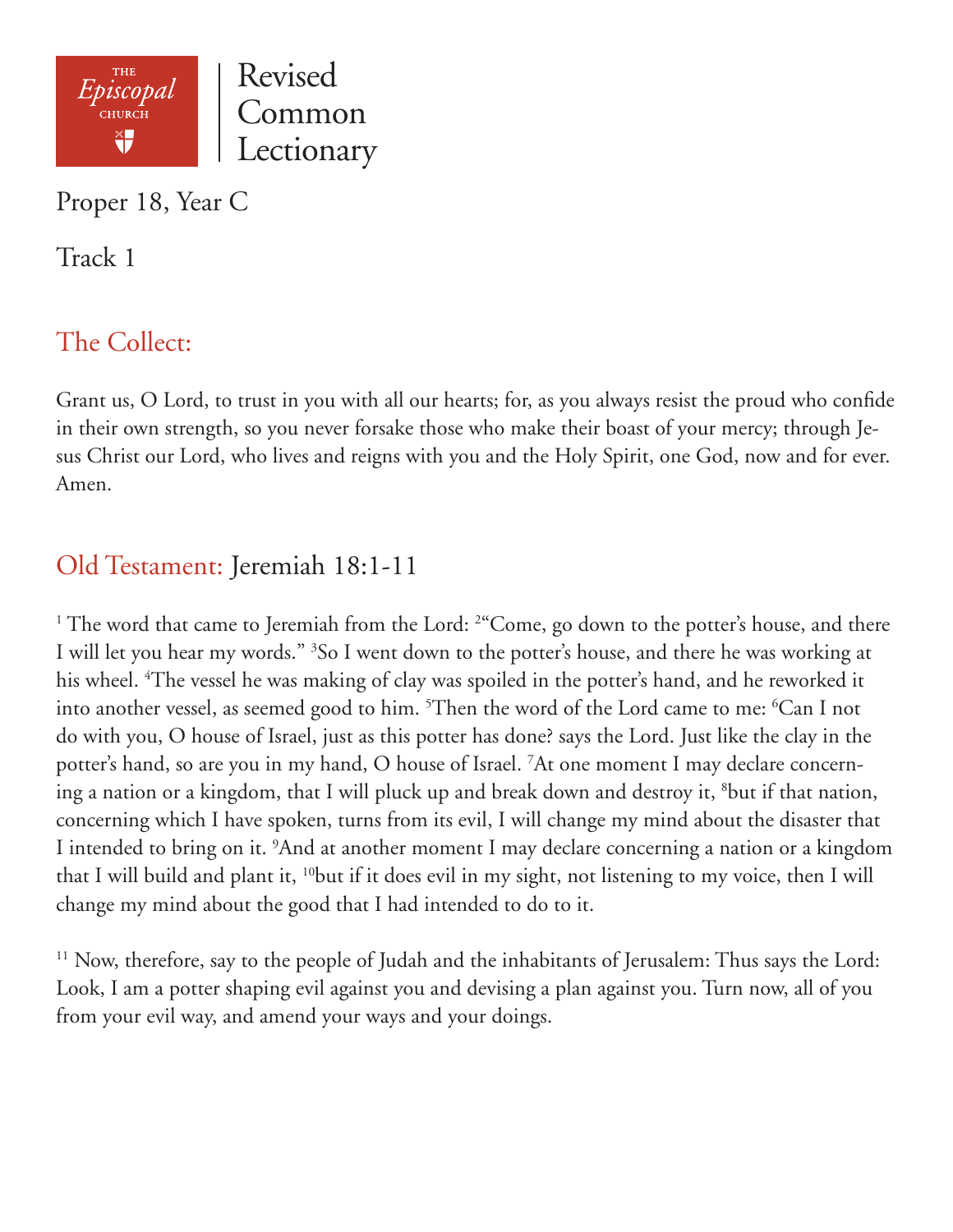### Psalm: Psalm 139:1-5, 12-17

- <sup>1</sup> Lord, you have searched me out and known me; \* you know my sitting down and my rising up; you discern my thoughts from afar.
- <sup>2</sup> You trace my journeys and my resting-places \* and are acquainted with all my ways.
- $3$  Indeed, there is not a word on my lips,  $*$ but you, O Lord, know it altogether.
- <sup>4</sup> You press upon me behind and before \* and lay your hand upon me.
- <sup>5</sup> Such knowledge is too wonderful for me; \* it is so high that I cannot attain to it.
- $12$  For you yourself created my inmost parts;  $*$ you knit me together in my mother's womb.
- <sup>13</sup> I will thank you because I am marvelously made; \* your works are wonderful, and I know it well.
- <sup>14</sup> My body was not hidden from you, \* while I was being made in secret and woven in the depths of the earth.
- <sup>15</sup> Your eyes beheld my limbs, yet unfinished in the womb; all of them were written in your book; \* they were fashioned day by day, when as yet there was none of them.
- <sup>16</sup> How deep I find your thoughts, O God! \* how great is the sum of them!
- <sup>17</sup> If I were to count them, they would be more in number than the sand; \* to count them all, my life span would need to be like yours.

# Epistle: Philemon 1-21

<sup>1</sup> Paul, a prisoner of Christ Jesus, and Timothy our brother, To Philemon our dear friend and co-worker, <sup>2</sup>to Apphia our sister, to Archippus our fellow soldier, and to the church in your house:  ${}^{3}$ Grace to you and peace from God our Father and the Lord Jesus Christ.  ${}^{4}$ When I remember you in my prayers, I always thank my God 5 because I hear of your love for all the saints and your faith toward the Lord Jesus. 6 I pray that the sharing of your faith may become effective when you perceive